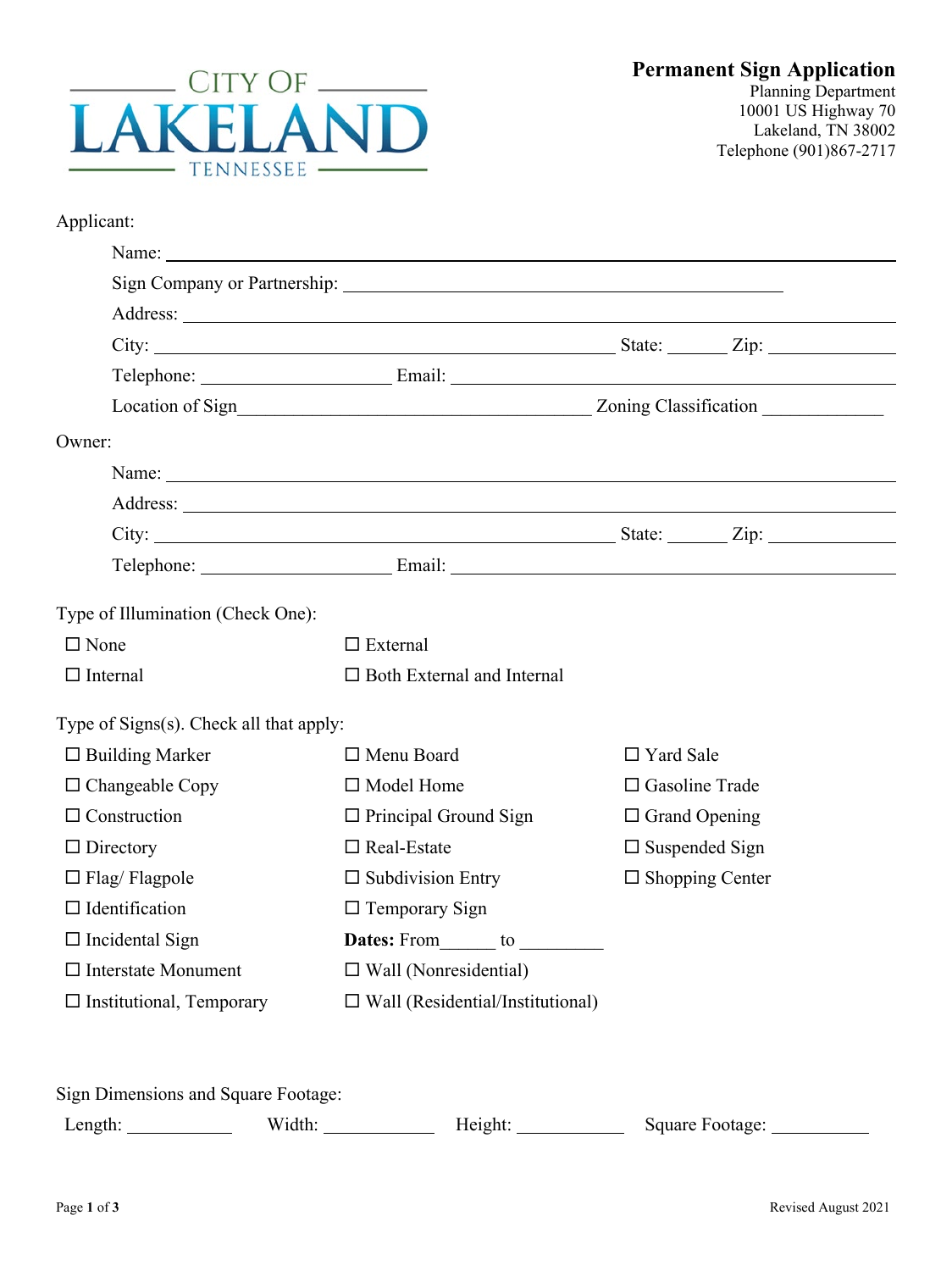## **Permanent Sign Application**



Planning Department 10001 US Highway 70 Lakeland, TN 38002 Telephone (901)867-2717

| Provided with<br>Submittal |                                                                           | For Office<br>Use |
|----------------------------|---------------------------------------------------------------------------|-------------------|
|                            | Completed Application                                                     |                   |
|                            | Sign Plan showing the required 5 Elements:                                |                   |
|                            | 1. Location                                                               |                   |
|                            | 2. Proposed Material                                                      |                   |
|                            | 3. Size                                                                   |                   |
|                            | 4. Color                                                                  |                   |
|                            | 5. Proposed Illumination                                                  |                   |
|                            | Full-Color Site Plan Rendering and Elevation Drawings                     |                   |
|                            | Sign Plan Packet should also show computations of the maximum total sign  |                   |
|                            | area.                                                                     |                   |
|                            | Material samples of proposed signage                                      |                   |
|                            | Permit Fees for all signage. The fees are as follows:                     |                   |
|                            |                                                                           |                   |
|                            | <b>Ground Signs - \$150</b>                                               |                   |
|                            | <b>Wall Signs-S100</b>                                                    |                   |
|                            | <b>Temporary - \$30</b>                                                   |                   |
|                            | Staff may request additional information to ensure compliance with local, |                   |
|                            | state, and federal regulations.                                           |                   |

\_\_\_\_\_\_\_\_\_\_\_\_\_\_\_\_\_\_\_\_\_\_\_\_\_\_\_\_\_\_\_\_\_\_\_\_\_\_\_\_\_\_\_\_\_\_\_\_\_\_\_\_\_\_\_\_\_\_\_\_\_\_\_\_\_\_\_\_\_\_\_\_\_\_\_\_\_\_\_\_\_\_\_\_\_\_\_\_\_ In general, the Municipal Planning / Design Review Commission meets the third Thursday of each month at 5:30 p.m. in the Board Chambers in City Hall located at 10001 U.S. Highway 70. The submission deadline normally is 30 days prior to the next regular scheduled meeting by 4:00 p.m. Eight (8) copies of all required materials, in addition to the required application fee shall be submitted to the City by the application deadline. Contact the City at 901-867-2717 to confirm deadline and meeting dates and times.

### **Pre-Application Meeting:**

The applicant or its designated design professional shall conduct a pre-application conference with City staff a minimum of fifteen (15) days in advance of submitting a sign permit application and related documents for review and approval by the City.

### **Sign Removal upon Discontinuance of Use:**

Whenever the use of a building or premises by a specific business or other establishment is discontinued by the owner or occupant for a period of 90 days, the sign permits for all signs pertaining to that business or establishment that were installed by the occupant or owner shall be deemed to have lapsed, and the signs shall be removed at the expense of the occupant and/or owner, as well as all signs and related structural elements which do not conform to the Sign Ordinance.